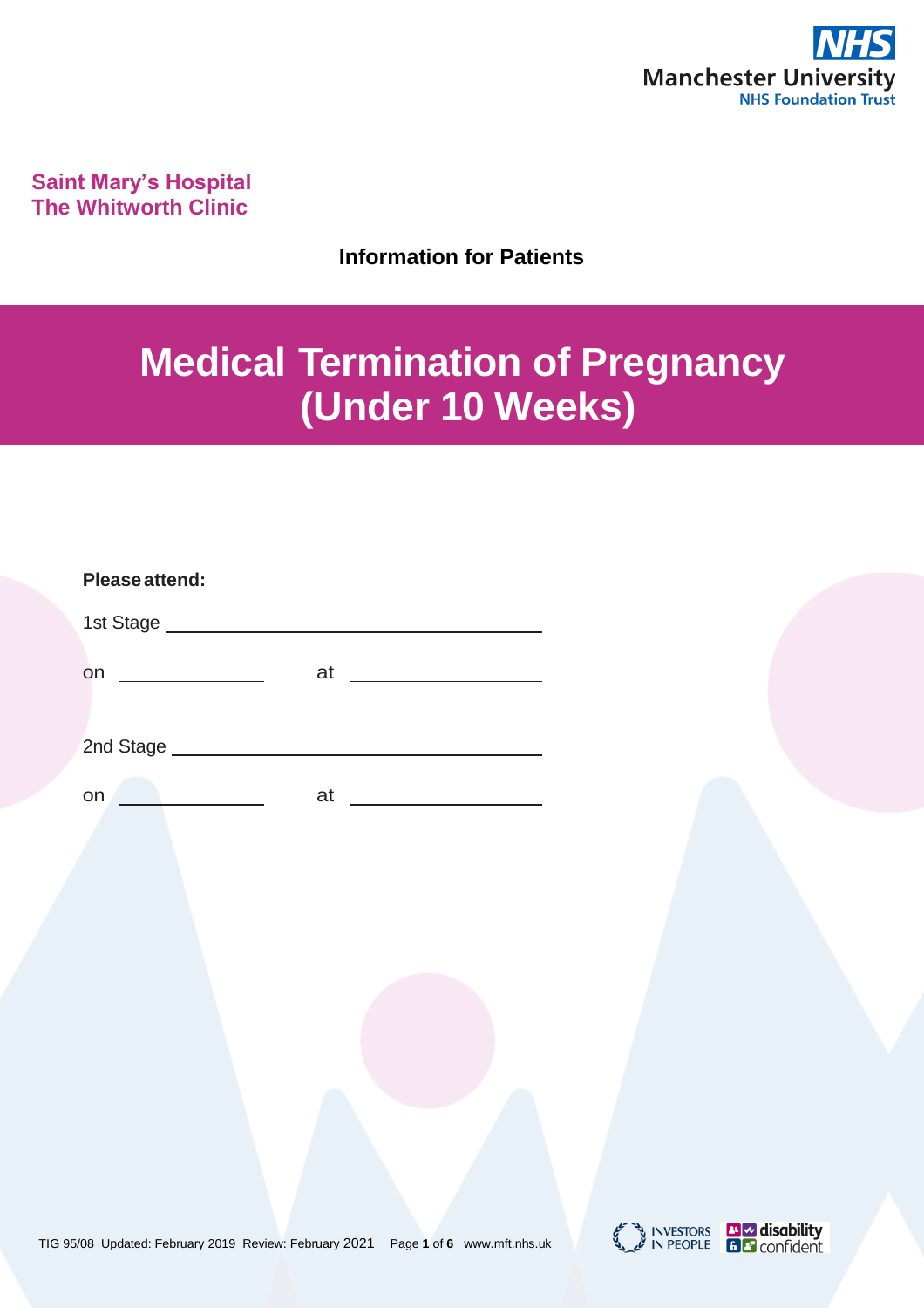

This leaflet aims to give you information regarding a medical termination of pregnancy under 10 weeks. If there is anything you are unsure of then please ask a member of the Whitworth Clinic team at any time.

Your treatment will be a two-stage procedure however, please note that you may be required to visit the hospital on more than these two occasions. An overnight stay and follow-up appointment may also be necessary.

## **First appointment - 1st Stage**

The first appointment will be held at the clinic or ward within the Gynaecology department and will last approximately half an hour. You will be given a tablet called Mifepristone. This will block the hormone progesterone which is necessary for a pregnancy to continue, it prepares the uterus (womb) for the next stage of the procedure. After this you will return home for 36 - 48 hours.

## **Are there any side effects?**

After taking the first tablet, you may experience the following:

• Feeling faint or a little nauseous.

 **If you vomit within two hours of taking the Mifepristone it is important that you contact the hospital and speak to a nurse. You may need to return and take another tablet.**

- Headaches and skin rashes may occur.
- Slight dizziness or feeling feverish.
- You may experience cramp-like period pains. If necessary, take paracetamol and/or codeine to help with the pain (you must **not** take pain relief that contains Aspirin or Ibuprofen).
- Bleeding. In rare cases, miscarriage may occur before the second stage of the treatment.

 **Even if you have experienced some bleeding, it is important that you attend the hospital for the second stage of the treatment. We cannot be sure you have passed the pregnancy tissue and will need to continue with your treatment.**

At home you may carry on with your normal activities. If you areconcernedabout your physical symptoms,inparticular pain or heavy bleeding, then please contact the clinic or ward.

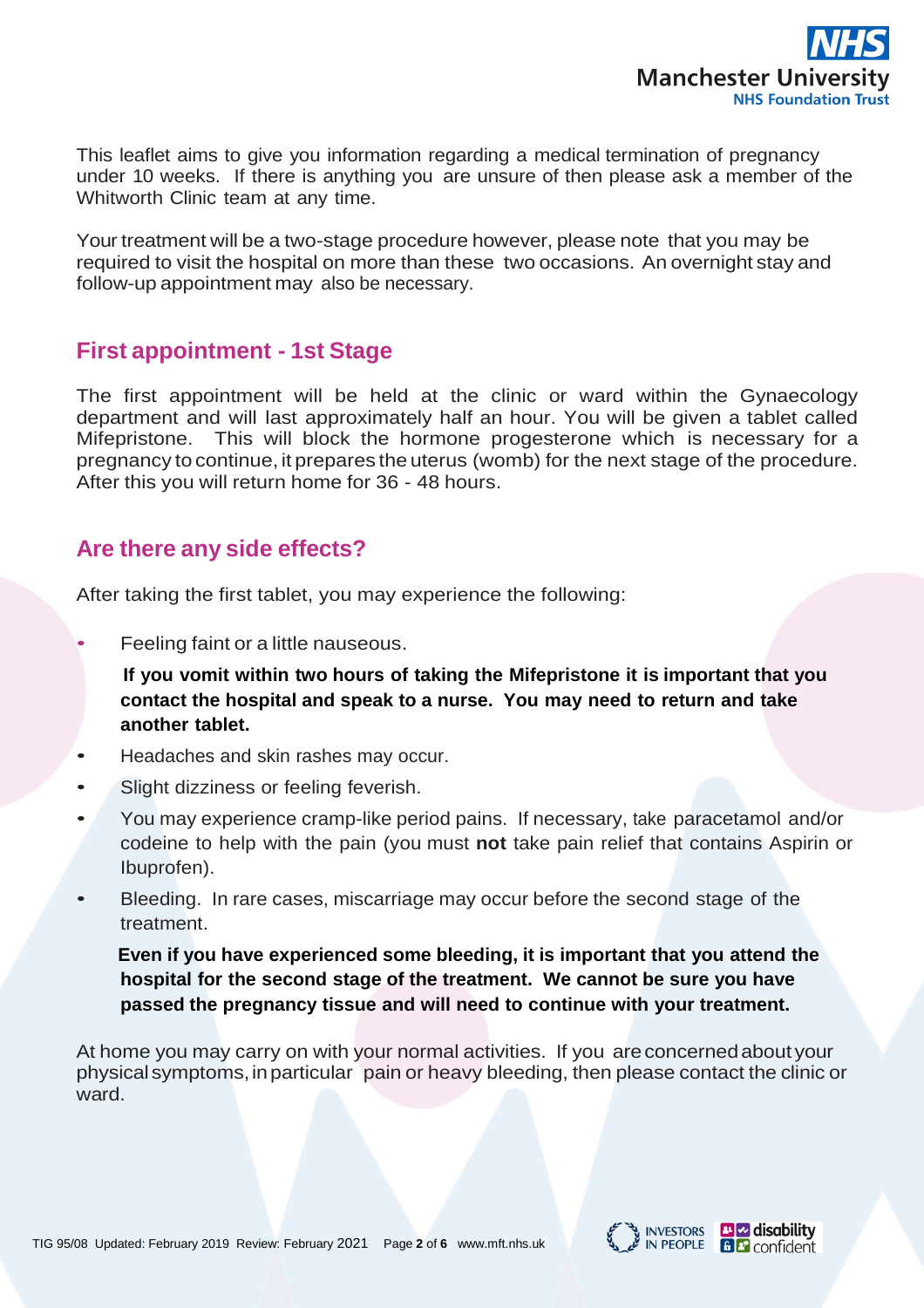

# **Second appointment – 2nd Stage**

The second appointment is an admission onto Ward 62. You are advised to eat breakfast before your admission.

Misoprostol tablets will be given to you vaginally, this will cause your uterus to contract and empty (the pregnancy will be terminated).

This can be quite upsetting and there is a possibility that you could see the pregnancy tissue or fetus. We will do everything possible to help you through this experience and the nurse will discuss what will happen with you.

Women vary in their reaction to the treatment; therefore it is difficult to predict how much pain and bleeding you can expect, or how long the treatment will take. The nurse will be there to help and support you and provide any pain relieving medications you may require.

You may also experience some diarrhoea, sickness, dizziness or hot flushes. Please mention them to your nurse who can assist you in managing them.

You will be given a single room with a toilet. You may wish to bring someone with you for support and books/magazinestooccupyyourself. Pleasealsowearloosecomfortable clothing and bring toiletries and sanitary towels (not tampons).

Once the termination is complete, you may be given an injection to slow down the bleeding. If the termination is not complete, you will still be able to go home, so long as you are well enough and a follow up scan will be arranged in clinic.

You can eat and drink normally throughout the treatment, unless you need to go to theatre. Your nurse will inform you if you need to stop eating and drinking.

Most medical treatments have possible side effects and risks. With this particular treatment, the main risks are excessive vaginal bleeding and an incomplete procedure.

Respectful disposal of your pregnancy remains will be undertaken by cremation (communal or individual) as per local protocols. Please ask staff if you require further information regarding this or wish to discuss this matter.

# **After your termination**

• **Bleeding**

You may have some bleeding, similar to a period, for up to 4 weeks.

It is not unusual to have some spotting before your next period. Please use sanitary towels and not tampons during this time.

Your next period can be expected 3–8 weeks later. It may be heavier or lighter than expected.





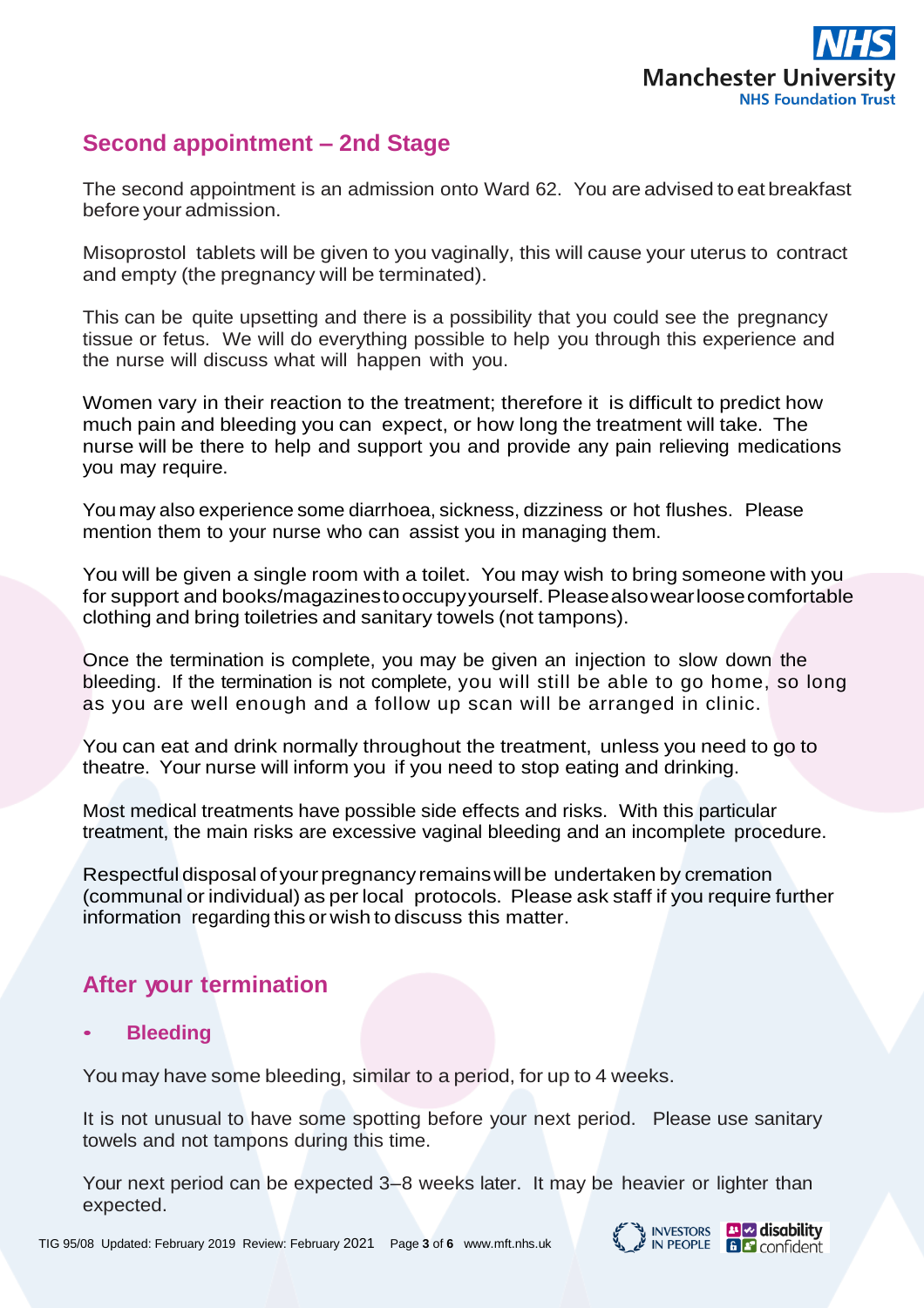

Please refrain from sexual intercourse until the bleeding has stopped and you feel ready in yourself. You should have a daily bath or shower whilst you are bleeding, both of which will help to prevent infection. Please also refrain from water sports/swimming whilst you are still bleeding.

## **It is important to contact the clinic, the Emergency Gynaecology Unit or your GP if you have continuous bleeding, heavy bleeding, are passing clots, have pain or smelly discharge.**

It is important to ensure the procedure is complete and these symptoms are not signs of an infection developing or that some of the pregnancy tissue has been retained. Options to resolve either of these complications will be discussed with you as necessary.

Finally, if you have been asked to come back for a follow-up scan it is important that you attend to ensure the treatment is complete.

#### • **Pain**

You may have some mild/moderate period-like pains. Please make sure you have some pain relief medication at home to take and do not exceed the stated dose advised by the manufacturer. If you have any prolonged or severe pain please contact the clinic, t h e Emergency Gynaecology Unit or your GP for advice. It is important to ensure that the procedure is complete and these symptoms are not signs of an infection developing or that some of the pregnancy tissue has been retained. Options to resolve either of these complications will be discussed with you as necessary.

#### • **Breast Tenderness**

Please wear a well-fitting and supportive bra to assist with any discomfort from your breasts.

#### • **Rest**

You may feel tired for a couple of days following your treatment. Rest as necessary and resume normal activities as you feel able. We advise that you take at least 1-2 days off work and return when you feel both psychically and emotionally able to do so.

#### • **Sex**

You may resume sex when the bleeding has stopped (to help prevent infection) and you feel ready in yourself and have adequate and reliable contraception.

## **Contraception**

You can get pregnant straight away. Please make sure you have a reliable method of contraception before you resume a sexual relationship. If you haven't already decided, we can help you choose the method that is best for you.

You may also go to your GP or attend your local contraception service for advice.

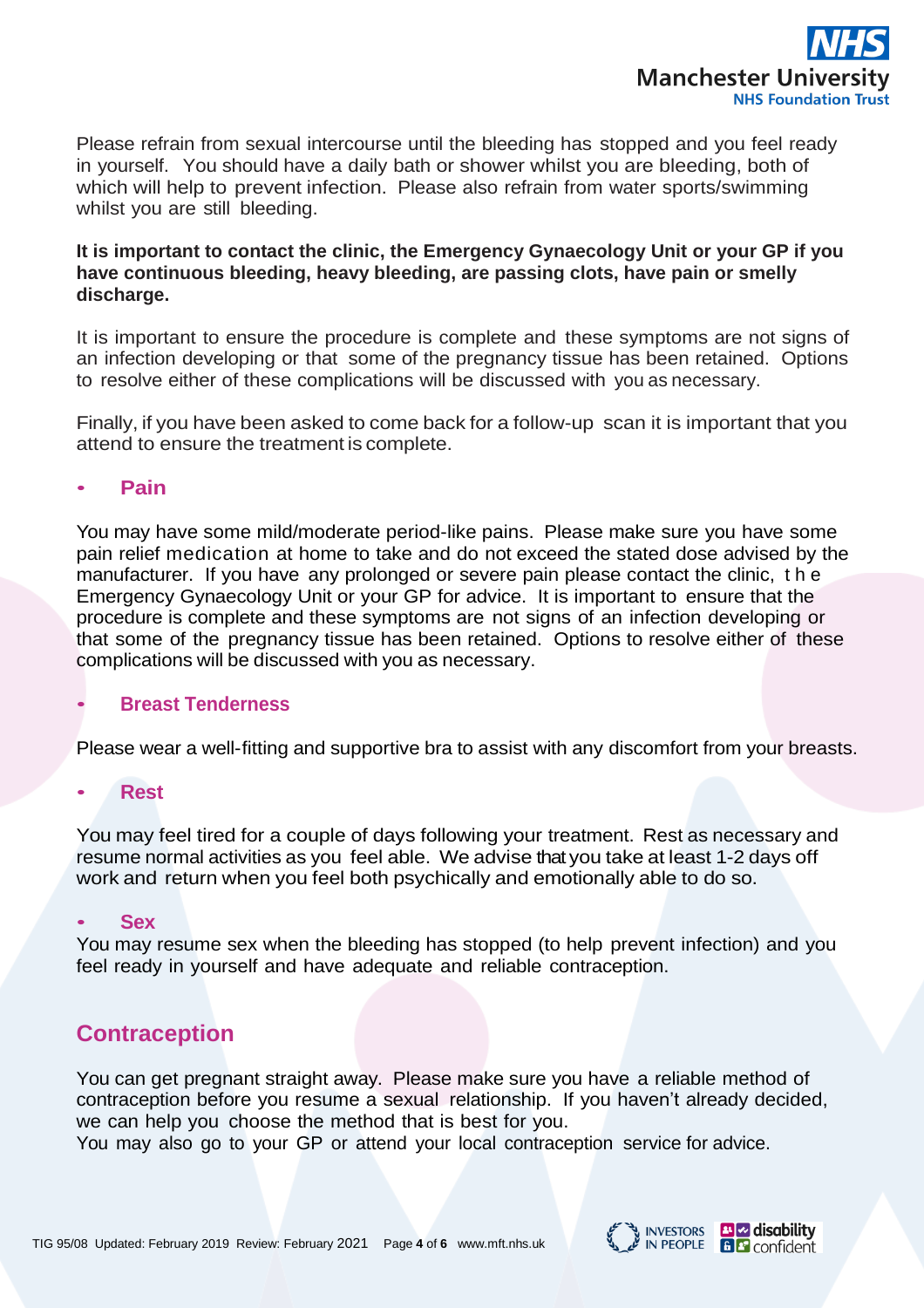

# **Feelings**

It is normal to feel a range of emotions after a termination. For example, you (or your partner) may feel relieved, sad, numb, confused or angry. It is common to feel 'up and down'. Some people feel a sense of loss after a termination, even if they were sure about their decision. This does not necessarily mean that the decision was wrong, just a difficult decision to make. However, some people can feel relieved and unburdened.

If you need to talk to someone or have any questions or worries, please contact us at the Whitworth Clinic.